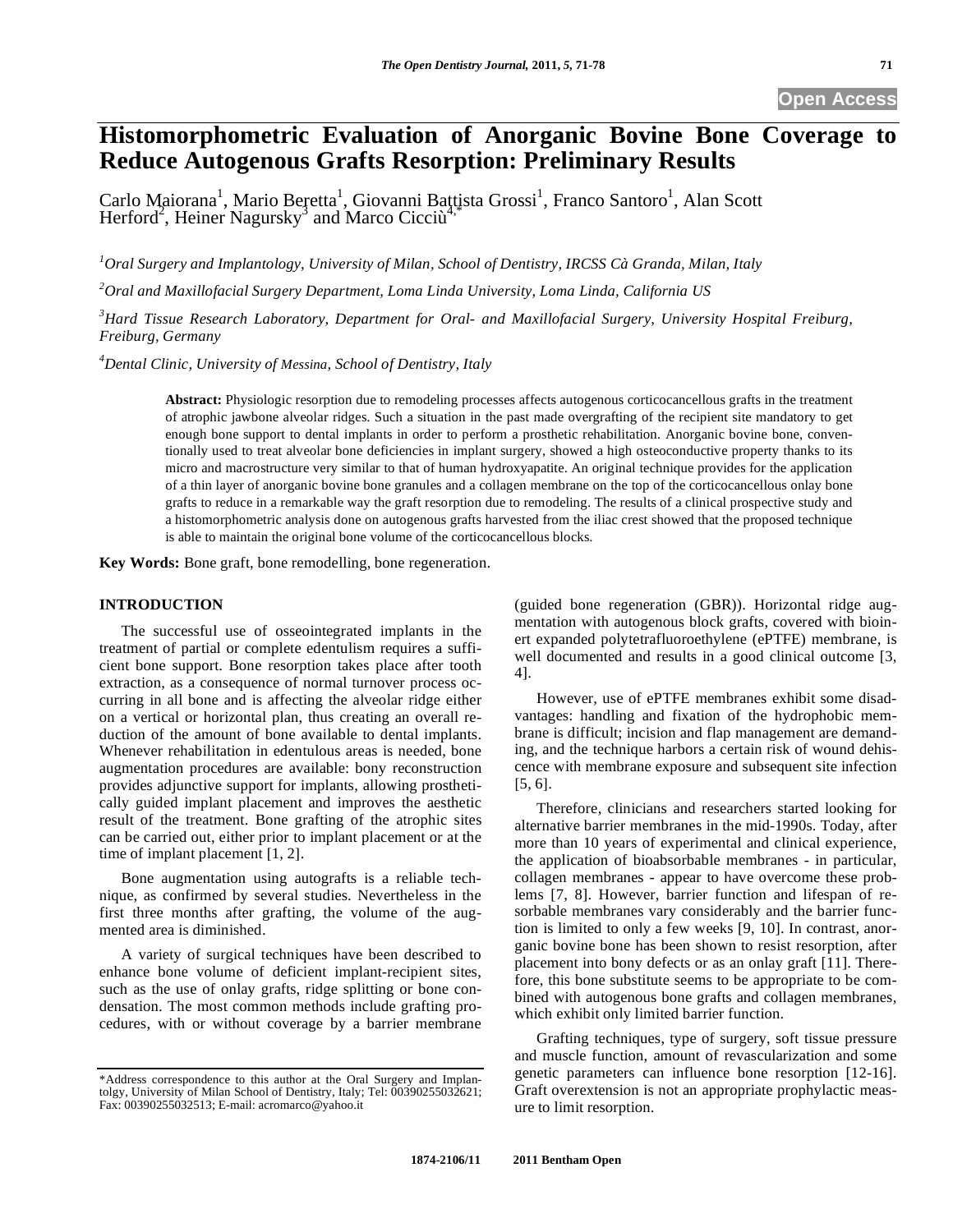

**Fig. (1).** Radiographic representation of an atrophic maxilla class VI Cawood Howell.

The more the grafted area is over-extended, the greater is the occurring resorption. Resorption also depends on the position of the graft area, for example, the anterior region of the mandible presents a higher rate of resorption compared to the posterior area of the maxilla [16].

In 2005 Maiorana *et al.* [17] established a procedure to reduce resorption of autogenous corticocancellous bone by using anorganic bovine bone matrix granules (Bio-Oss®, Geistlich Pharma, Wolhusen, Switzerland), spread on top of bone blocks and kept in place by use of porcine collagen membranes (Bio-Gide® Geistlich Pharma,Wolhusen, Switzerland), thereby reducing graft resorption up to 50%.

During Bio-Oss production, the organic scaffold of bovine bone is removed leaving intercrystalline microtunnels and microcapillaries between apatite crystals. The remaining mineral matrix is similar to that of human bone, in terms of chemical composition, morphology and ultrastructure [18, 19].

Aim of this publication is to examine, by histomorphometric evaluation, the resorption – inhibitory effect of anorganic bovine bone, planted onto corticocancellous blocks in a split jaw experiment.

### **MATERIALS AND METHODOLOGY**

The study was performed with 12 adults, with mean age 55 years, affected by class V or VI maxillary atrophy according to Cawood and Howell with a 2 or 3 mm of residual horizontal ridge; the bone hardness of each patients could be associated to the grade  $3 - 4$  according to the Misch and Judy classification [20, 21] (Figs. **1**, **2**).

The treatment plan provided for onlay corticocancellous grafts harvested from the hip, under general anesthesia (Fig. **3**).

Surgeries were performed in the surgical unit, Policlinico General Hospital Foundation, University of Milan, Italy. Onlay grafts, the grafts were modeled and adapted to the atrophic ridge and secured to the recipient site with transcortical screws (Fig. **4**).



**Fig. (2).** Clinical image of the large bone defect. The probe show how thin is the residual ridge.



**Fig. (3).** Two screws fixed iliac onlay bone graft for ridge augmentation.

During the intervention, measurements of the alveolar ridge width and height were done prior to graft placement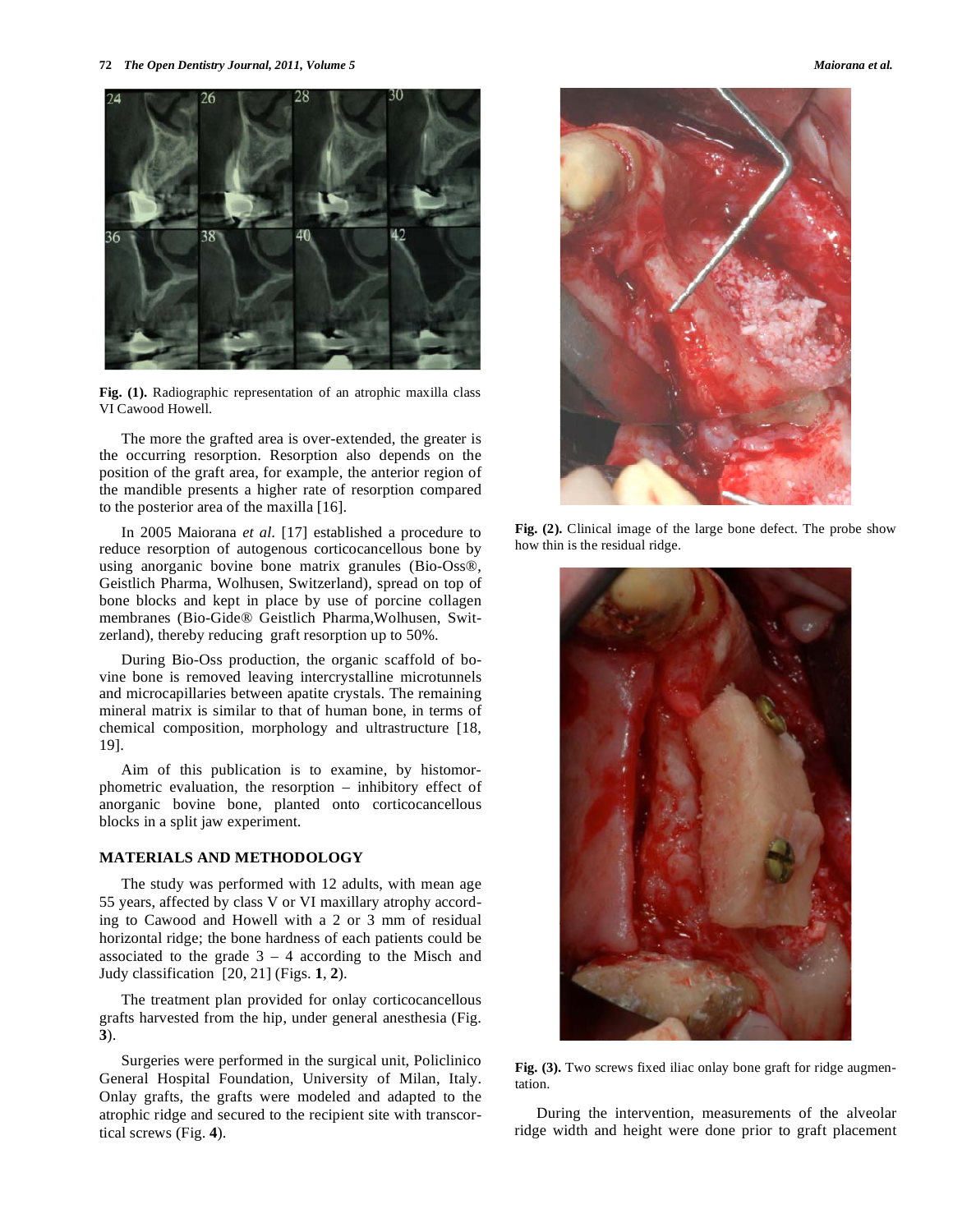

**Fig. (4).** Deproteinized bovine bone was then applied to cover the bone graft.



**Fig. (5A).** Occlusal view of the ridge at the stage of dental implant placement, 3 months after the surgery. The side test with the BioOss coverage.

and immediately after augmentation, by means of a periodontal probe.

On top of all onlay grafts, a thin layer of anorganic bovine bone granules was placed covering 50% of the block



**Fig. (5B).** Occlusal view of the ridge at the stage of dental implant placement, 3 months after the surgery. The control test without BioOss coverage.



**Fig. (6).** Two dental implants placed on the recovered ridge.

extension (Fig. **5**). The granules were kept in place by a collagen membrane. The other half of each onlay block remained untreated. Implants were placed after a healing period of three months. At the implant positioning stage the new bone ridge was about 8 to 10 mm increased on width.

After removing the fixation screws at the time of implantation, bone biopsies were taken at control and test sites with a trephine bur which was moved from buccal to palatal, to get cortical - and the underlying native cancellous bone.

At the time of the second surgery the test site clinically presented the fixation screws totally covered by bone, while the control site showed the head of the screws partially uncovered. Both sites underwent to dental implant positioning and then prosthesis was applied over (Figs. **6**, **7**).

### **Histology and Histomorphometry**

All the histological examinations were perfomed at the Hard Tissue Research Laboratory, Department for Oral- and Maxillofacial Surgery, University Hospital, Freiburg, Germany.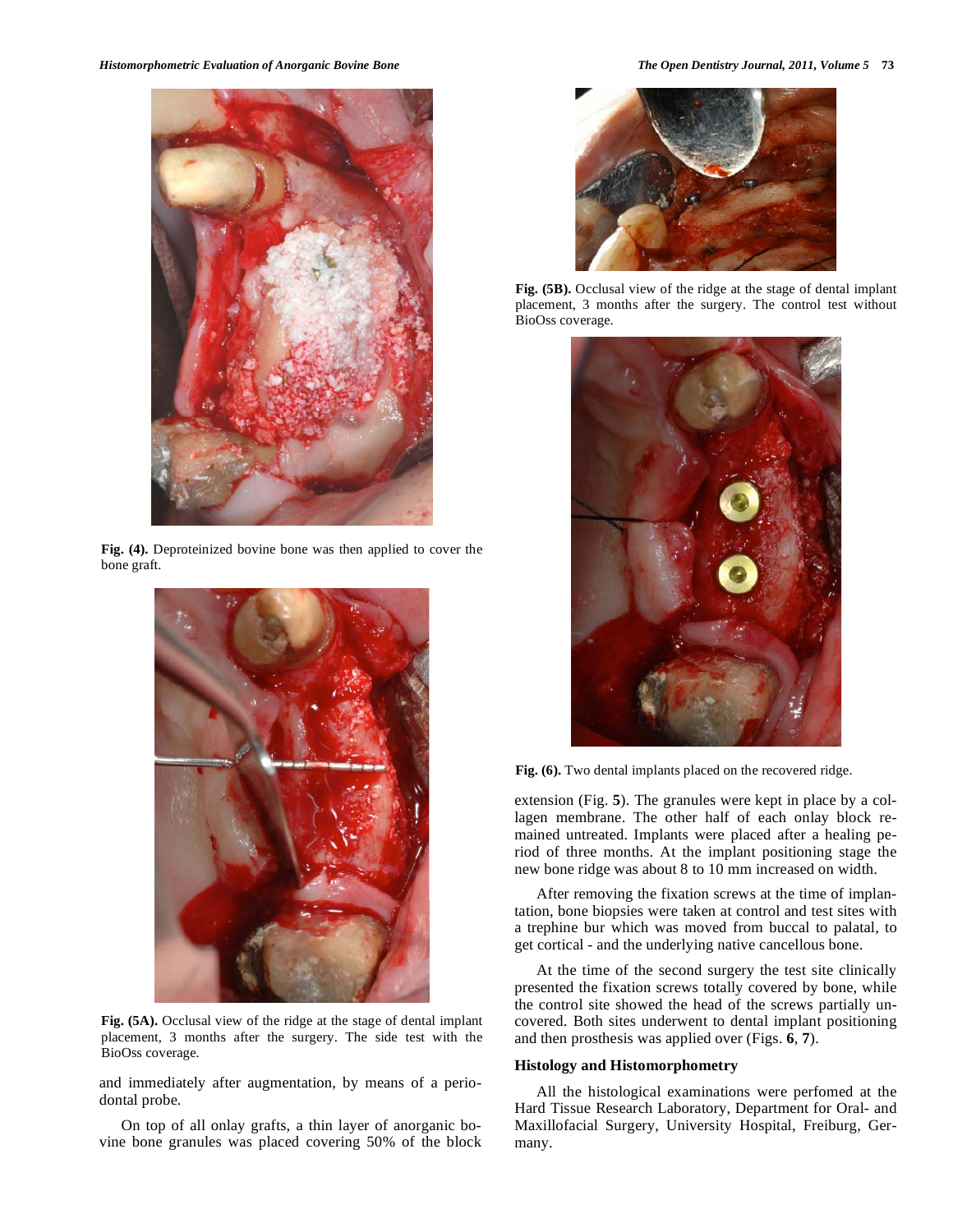**74** *The Open Dentistry Journal, 2011, Volume 5 Maiorana et al.*



**Fig. (7).** Radiographic control of the two dental implants positioned.



**Fig. (8A).** The histological findings show mature cancellous bone with predominantly lamellar structure. There are no signs of acute inflammatory reactions (original magnification x 50).

#### **Histologic Preparation**

Specimen were fixed in four per cent formaldehyde (Merck, Darmstadt, Germany) for one week and dehydrated using an increasing series of alcohol  $(70 - 100 %$  ethanol) for one day with each concentration. Samples were resinembedded in Technovit 9100 (Heraeus Kulzer, Wehrheim, Germany) according to their specific protocol. After polymerization, specimen were cut in 300 µm sections using a lowspeed rotary diamond saw Microslice TM (Metals Research, Cambrige, UK). These sections were mounted onto opaque acrylic-slides (Maertin, Freiburg, Germany) and grounded to a final thickness of approximately  $60 \mu m$  on a rotating grinding plate (Stuers, Ballerup, Denmark). Specimens were sub-



**Fig. (8B).** Higher magnifications unveil the bone structure, with new woven or lamellar bone deposited on older lamellar bone  $(x200)$ .

sequently stained in azure II and pararosaniline (Merck, Darmstadt, Germany).

#### **Histomorphometric Evaluation**

Sample imaging was carried out with an Axio Imager M1 microscope equipped with a digital camera AxioCam HRc (Carl Zeiss, Göttingen, Germany). For histomorphometric purpose, the components of interest were digitally labeled. Green was attributed to biomaterial, yellow to older autologous bone and red to newly formed bone. Soft tissue is shown in the original colours of the histological staining procedure. Histomorphometric analysis of sections with Bio-Oss coverage was performed with analySIS FIVE – software (Soft Imaging System, Münster, Germany).

## **RESULTS**

## **Clinical Evaluation**

All the patients had uneventful healing and were later successfully treated with dental implants in the regenerated areas.

#### **Histological Findings**

A) Specimens without Bio-Oss coverage: Onlay graft without Bio-Oss coverage; Pat. 1 - regio 14

The biopsy (Fig. **8a**) shows mature cancellous bone with predominantly lamellar structure. Intertrabecular spaces are filled with connective tissue and bone marrow. Newly formed bone (NB- dark magenta) is added on top of older bone (OB-light magenta). There are no signs of acute inflammatory reactions (original magnification x 50).

Higher magnifications unveil the bone structure, with new woven or lamellar bone deposited on older lamellar bone (Fig. **8b**, x 200; 8c, x 630).

B) Specimens with Bio-Oss coverage Onlay graft with Bio-Oss coverage; Pat. 1- regio 27.

Apart from mature cancellous bone, granules from the Bio-Oss coverage (BO) embedded in newly formed bone are present in the upper part of the biopsy (Fig. **9a**).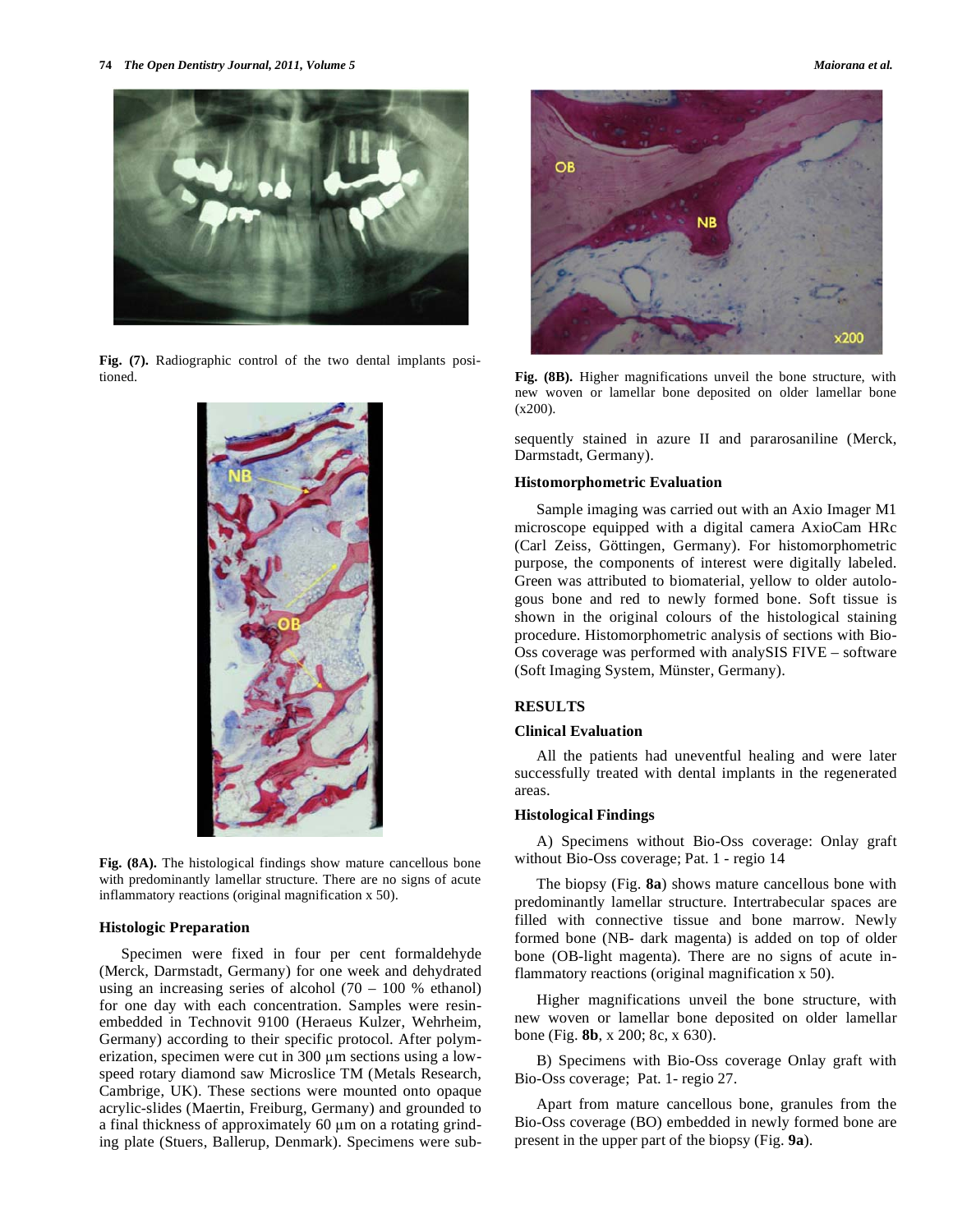

**Fig. (8C).** Higher magnifications unveil the bone structure, with new woven or lamellar bone deposited on older lamellar bone  $(x630)$ .



**Fig. (9A).** Part from mature cancellous bone, granules from the Bio-Oss coverage (BO) embedded in newly formed bone are present in the upper part of the biopsy.

For histomorphometric purposes (Fig. **9b**), the components of interest were digitally labeled. Green was attributed to biomaterial, yellow to autologous older bone and red to newly formed bone. Soft tissue is shown in original colours of the histological staining procedure. A blue line limits the histomorphometric measuring field (original magnification x 50).

Histomorphometric analysis resulted in 19,3% new bone, 1,8% old bone, 26,5% Bio-Oss and 52,4% connective tissue.



**Fig. (9B).** The components of interest were digitally labelled. Green was attributed to biomaterial, yellow to autologous older bone and red to newly formed bone. Soft tissue is shown in original colours of the histological staining procedure. A blue line limits the histomorphometric measuring field (original magnification x 50).

Therefore, the mineralized tissue fraction amounts to 47,6% in the area of interest.

Higher degrees of magnification show the deposition of newly formed bone (NB) on older bone (OB) and Bio-Oss particles (BO) (Fig. **9c**, **9d**: x 200). Seams of osteoblasts form Osteoid (OS) and deposit new bone on older lamellar bone (Fig. **9e**: x 1000).

### **DISCUSSION**

Several studies were undertaken to analyze bone resorption of autogenous block grafts used for oral and maxillofacial surgery. Verhoeven *et al.* [22] reported that in the first year after bone grafting, resorption is significant and may continue for years. Cortical bone grafts for example, may lose up to 33% of its strength during incorporation, and generally remodels over a 6 to18-month period. Fonseca *et al.* [23] also reported, that laying corticocancellous bone onto the mandibular buccal cortex for augmentation of the alveolar ridge is a poor method to change ridge morphological structure. Several parameters like embryological origin, architecture, orientation, and graft dimension have been suggested as reasons for the poor volume maintenance of the autogenous bone grafts.

Smith and Abramson [24] proposed two possible mechanisms for calvarial bone graft's volumetric superiority over iliac grafts. They compared calvarial - to iliac bone grafts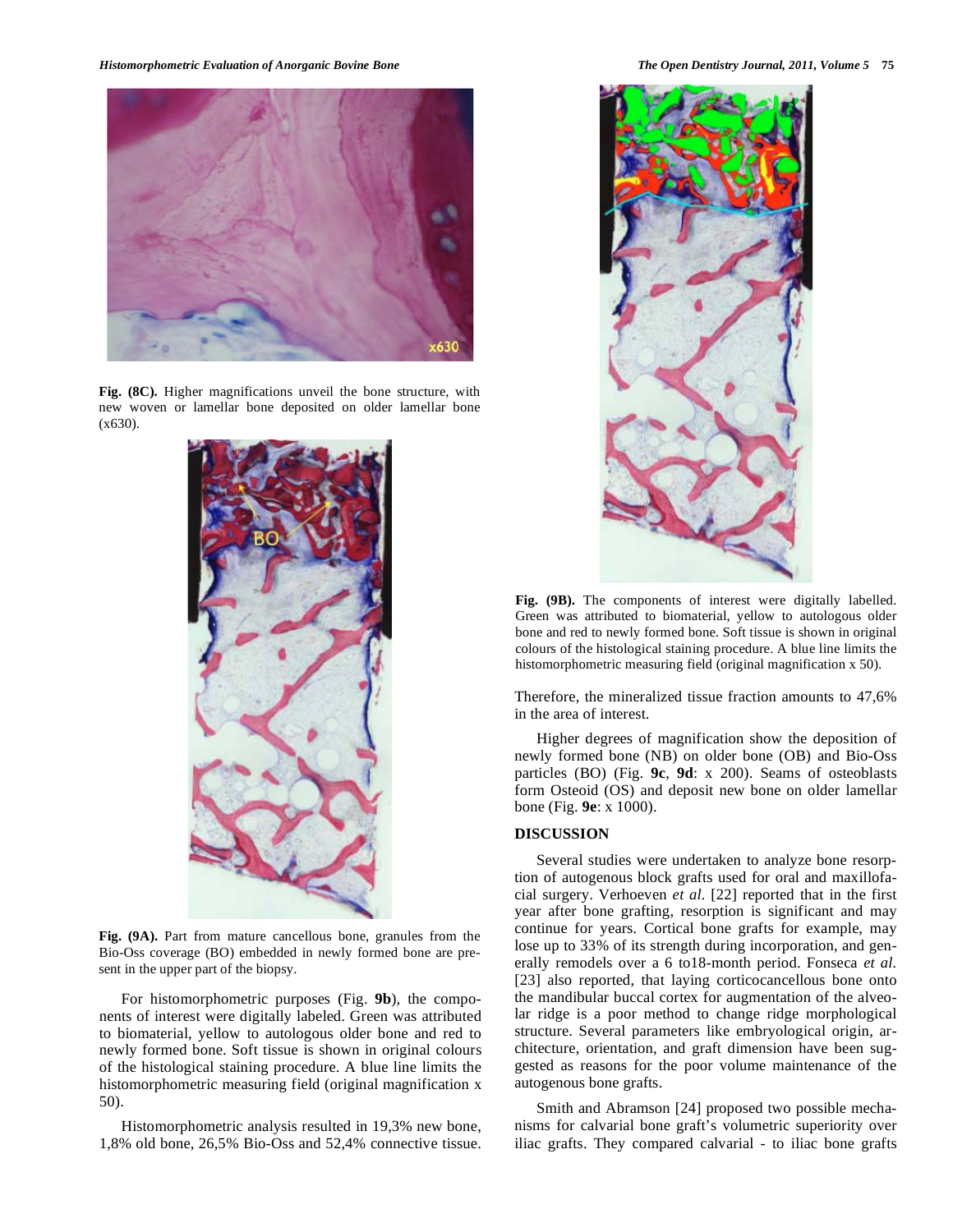

bone on older lamellar bone (Figure **9e**: x 1000). **Fig. (9C).** Higher degrees of magnification show the deposition of newly formed bone (NB) on older bone (OB) and Bio-Oss particles (BO).



**Fig. (9D).** Higher degrees of magnification show the deposition of newly formed bone (NB) on older bone (OB) and Bio-Oss particles (BO) (x200).

using a rabbit model. After 1 year, the calvarial grafts had maintained their size and structure, while iliac grafts had lost at least 75% of their original volume. The authors concluded, that mechanical stress was a key factor for graft survival, believing that iliac bone required mechanical stress to maintain its morphology. After transplantation, loss of this stress led to resorption and poor volume maintenance, when compared to grafts from non-stress-bearing donor sites, such as calvarium. Authors [24] also hypothesized that the microarchitecture of the bone grafts could account for these differences, and noted, that iliac grafts had more cancellous bone than calvarial grafts, and that the increased cancellous component would lead to increased revascularization, resulting in increased resorption compared to calvarial bone graft.

Clinical studies have shown that use of calvarial bone is associated with low post-operative morbidity and a high success rate in bone augmentation procedures [25, 26]. Previous experimental studies indicated, that autogenous grafts with a more cortical microarchitecture, preserve the original bone

**NB**  $\circ$ s  $\times 1000$ 

**Fig. (9E).** Seams of osteoblasts form Osteoid (OS) and deposit new

volume more efficiently over time [27]. These findings suggest that grafts with different microarchitectures exhibit improved patterns of integration into the receptor bed. Comparative experimental studies between onlay grafts, obtained from the iliac crest and the calvarial, have shown that the latter preserves much higher levels of bone volume [28, 29, 30]. However the biomolecular reasons for such effects remain unknown.

Recently, Adeyemo *et al.* [31] published in 2008 an important microscopical and immunohistochemical study with a sheep model about the healing of onlay mandibular bone graft coverage with collagene membrane or bovine bone substitutes. The study showed that the effect of collagen membrane coverage on bone graft volume maintenance is dependent on membrane stability during healing and Bio-Oss coverage of the bone graft. This was also associated with a remarkable increase in the volume of the augmented bone. These results also suggest that, late induction of apoptosis during development of the mature osteoblast phenotype. A differentiated osteocyte is an end point indicator of the bone remodeling process during bone graft healing.

Bio- Oss action has been reported to promote bone formation by alteration of osteoblast gene expression. Carinci *et al.* [32] identified genes that are differentially regulated in osteoblasts exposed to Bio-Oss. In an osteoblast-like cell line (MG-63) cultured with Bio-Oss, expression of several genes was significantly changed. These results could explain the reported bio affinity of BioOss for host animals, its biological affinity to osteogenic cells, and its capability to stimulate osteoblastic differentiation.

BioOss remodeling is divided in three different steps: firstly there is an integration with the surrounded bone; then a phase of resorption related to the osteoclasts action and finally a new bone formation when osteoblast cells substitute the BioOss granules with new woven bone [33, 34].

In general, the literature reveals the concerns of clinicians and researchers about the processes involved in the revascularization and maintenance of the volume of autogenous grafts obtained from different donor areas, as well as the influence of the microarchitecture and ossification type on these parameters [35-40].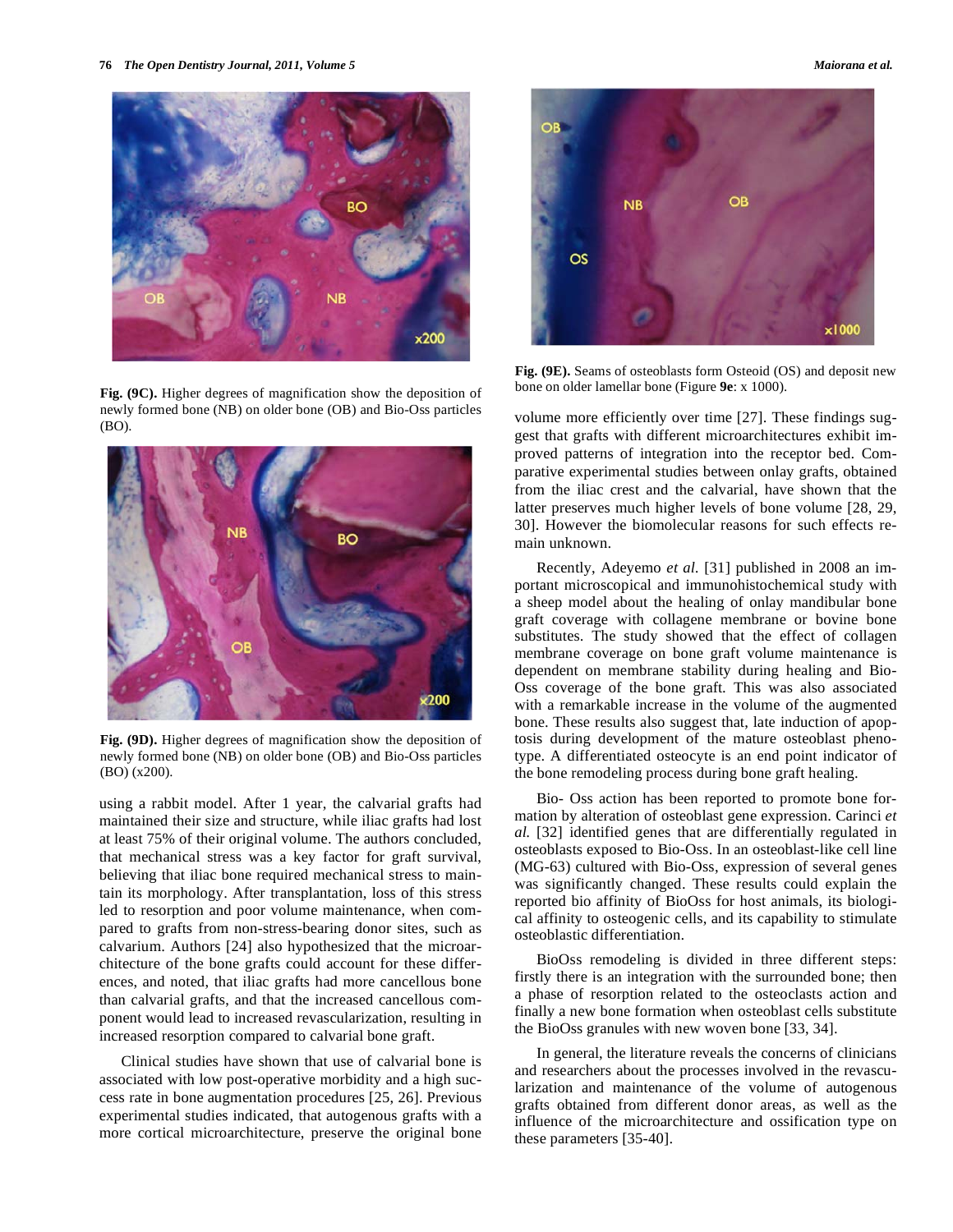It is believed, that autogenous bone grafts with a more cortical microarchitecture result in increased maintenance volume. Perforation or decorticalization of the receptor bed performed by many clinicians – aimed at facilitating graft revascularization, could increase osteogenesis and the graft incorporation rate [41, 42]. However, there are no records in the literature of onlay graft incorporation which correlate the biological events occurring within the graft with variations of volume and density and there are no histological analyses on human about how the graft resorption could be influenced and regulated.

# **CONCLUSIONS**

The results of this investigation show, that the newly applied method led to complete healing and bone filling up to the desired volume. At sites without Bio-Oss coverage, partial exposure of the first threads of the fixation screws was observed, thus indicating that the remodeling process had led to cortical bone resorption. At sites treated with Bio-Oss coverage, no sign of bone resorption was observed, as stated by the absence of exposure of the fixation screws' threads. This result is in accordance with previous studies from Maiorana and co. [9, 12].

Bone volume maintenance at the test sites can be explained with the action of Bio-Oss, which is a slow - resorbing material, balancing the amount of autogenous bone reduction due to remodeling within the first three months after augmentation with a newly formed bone apposition. The effect of bone maintenance could evidenced by a clinical comparing of the volume of the sites treated with Bio-Oss coverage with the one in the control sites, in which the resorption is stated by the exposure of some threads of the fixation screws, at the moment of implant placement, 3 months after grafting.

Even though this study is presents only preliminary data, the clinical outcomes and the data given by Maiorana and co. in their previous studies, allow to postulate that Bio-Oss coverage technique is a reliable procedure for the volume preservation in onlay graft techniques.

### **ACKNOWLEDGEMENT**

Authors want to thank Annette Lindner for the precious histological work and for her kind and professional cooperation.

#### **REFERENCES**

- [1] Misch CM. Comparison of intraoral donor sites for onlay grafting prior to implant placement. Int J Oral Maxillofac Implants 1997; 12: 767-76.
- [2] Fonseca RJ, Barber H, Frost DE, Zeitler DL, Stoelinga PJW. Osseous reconstruction. In: Fonseca & Davis: Reconstruct Preprosthet Oral and Maxillofac Surg, Saunders WB, Ed. Philadelphia: 1995; 821-52.
- [3] Santoro F, Maiorana C, Rabagliati M. Long-term results with autogenous onlay grafts in maxillary and mandibular atrophy. J Long Term Effects of Med Impl 1999; 9: 215-21.
- [4] Augthun M, Yildirim M, Spiekermann H, Biesterfeld S. Healing of bone defects incombination with immediate implants using themembrane technique. Int J Oral Maxillofac Impl 1995; 10: 421-8.
- [5] Buser D, Dula K, Hirt HP, Schenk RK. Lateral ridge augmentation using autografts and barrier membranes: a clinical study with 40partially edentulous patients. Int J Oral Maxillofac Surg 1996; 54: 420-32.
- [6] Chiapasco M, Abati S, Romeo E, Vogel G. Clinical outcome of autogenous bone blocks or guided bone regeneration with e-PTFE membranes for the reconstruction of narrow edentulous ridges. Clin Oral Impl Res 1999; 10: 278-88.
- [7] Carpio L, Loza J, Lynch S, Genco R. Guided bone regeneration around endosseous implants with anorganic bovine bone mineral: a randomized controlled trial comparing bioabsorbable versus nonresorbable barriers. J Periodontol 2000; 71: 1743-9.
- [8] Hämmerle CHF, Lang NP. Single stage surgery combining transmucosal implant placement with guided bone regeneration and bioresorbable materials. Clin Oral Impl Res 2001; 12: 9-18.
- [9] Owens KW, Yukna RA. Collagen membrane resorption in dogs: a comparative study. Impl Dentist 2001; 10: 49-56.
- [10] Zellin G, Gritli-Linde A, Linde A. Healing of mandibular defects with different biodegradable and non-biodegradable membranes: an experimental study in rats. Biomaterials 1995; 16: 601-9.
- [11] Araujo MG, Sonohara M, Hayacibara R, Cardaropoli G, Lindhe J. Lateral ridge augmentation by the use of grafts comprised of autologous bone or a biomaterial: an experiment in the dog. J Clin Periodontol 2002; 29: 1122-31.
- [12] Neukam FW. Oromandibular reconstruction with vascularized bone grafts in combination with implants. In Sailer HF: Oral and Maxillofacial Surgery, Clinic of North America, Saunders WB, Ed. Philadelphia 1994; 717-20
- [13] Khoury F. Augmentation osseuse ant chirurgie implantaire: facteurs de pronostic. Implant 1999; 5: 221-37.
- [14] Nystrom E, Ahlqvist J, Legrell PE, Kahnberg KE. Bone remodelling and implant success rate in the treatment of the severly resorbed maxilla: a 5 year longitudinal study. Int J Oral Maxillofac Surg 2002; 318: 158-64.
- [15] Reinert S, Konig S, Bremerich A, Eufinger H, Krimmel M. Stability of bone grafting and placement of implants in the severely atrophic maxilla. Brit J Oral Maxillofac Surg 2003; 41: 249-55.
- [16] Khoury F. Bone augmentation in oral implantology. Quintessence Books, Berlin: 2007; 197-200.
- [17] Maiorana C, Beretta M, Salina S, Santoro F. Reduction of autogenous bone graft resorption by means of Bio-Oss coverage: a prospective study. Int J Period Rest Dent 2005; 1:19-25.
- [18] Benezra Rosen V, Hobbs LW, Spector M. The ultrastructure of anorganic bovine bone and selected synthetic hydroxyapatites used as bone graft substitute materials. Biomaterials 2002; 23: 921-8.
- [19] Peetz M. Charcaterization of xenogeneic bone material. In Philip Boyne Osseous reconstruction of the maxilla and the mandible. Quintessence Books, Chicago 1997; 87-100.
- [20] Cawood J, Howell R. A classification of the edentulous jaw. Int J Oral Maxillofac Surg 1988; 17: 234-6.
- [21] Misch CE, Judy KW. Classification of partially edentuolous arches for implant dentistry. Int J Oral Implantol 1987; 4: 7-12.
- [22] Verhoeven JW, Ruijter J, Cune MS, Terlou M, Zoon M. Onlay grafts in combination with endosseous implants in severe mandibular atrophy: one year results of a prospective, quantitative radiological study. Clin Oral Implants Res 2000; 11: 583-94.
- [23] Fonseca RJ, Clark PJ, Burkes EJ, Baker RD. Revascularization and healing of onlay particulate autogenous grafts in primates. J Oral Surg 1980; 38: 572-7.
- [24] Smith JD, Abramson M. Membranous vs endochonral bone autografts. Arch Otolaryngol 1974; 99: 203-5.
- [25] Lizukam T, Smolka W, Hallermann W, Mericske- Stern R. Extensive augmentation of the alveolar ridge using autogenous calvarial split bone grafts for dental rehabilitation. Clin Oral Impl Res 2004; 15: 607-15.
- [26] Le Lorc'h-Bukiet I, Tulasne J-F, Llorens A, Lesclous P. Parietal bone as graft material for maxillary sinus floor elevation: structure and remodeling of the donor and of recipient sites. Clin Oral Impl Res 2005; 16: 244-9.
- [27] Ozaki W, Buchman SR. Volume maintenance of onlay bone grafts in the craniofacial skeleton: micro-architecture versus embryologic origin. Plastic and Reconstruct Surg 1998; 102: 291-9.
- [28] Hardesty RA, Marsh JL. Craniofacial onlay bone grafting: a prospective evaluation of graft morphology, orientation and embryonic origin. Plastic Reconstruct Surg 1990; 85: 5-14.
- [29] Donovan CMG, Dickerson LNC, Hellstein MJW, Hanson MLJ. Autologous calvarial and iliac onlay bone grafts in miniature swine. J Oral Maxillofac Surg 1993; 51: 898-903.
- [30] Chen NT, Glowacki J, Bucky LP, Hong HZ, Kim WK, Yaremchuk MJ. The roles of revascularization and resorption on endurance of